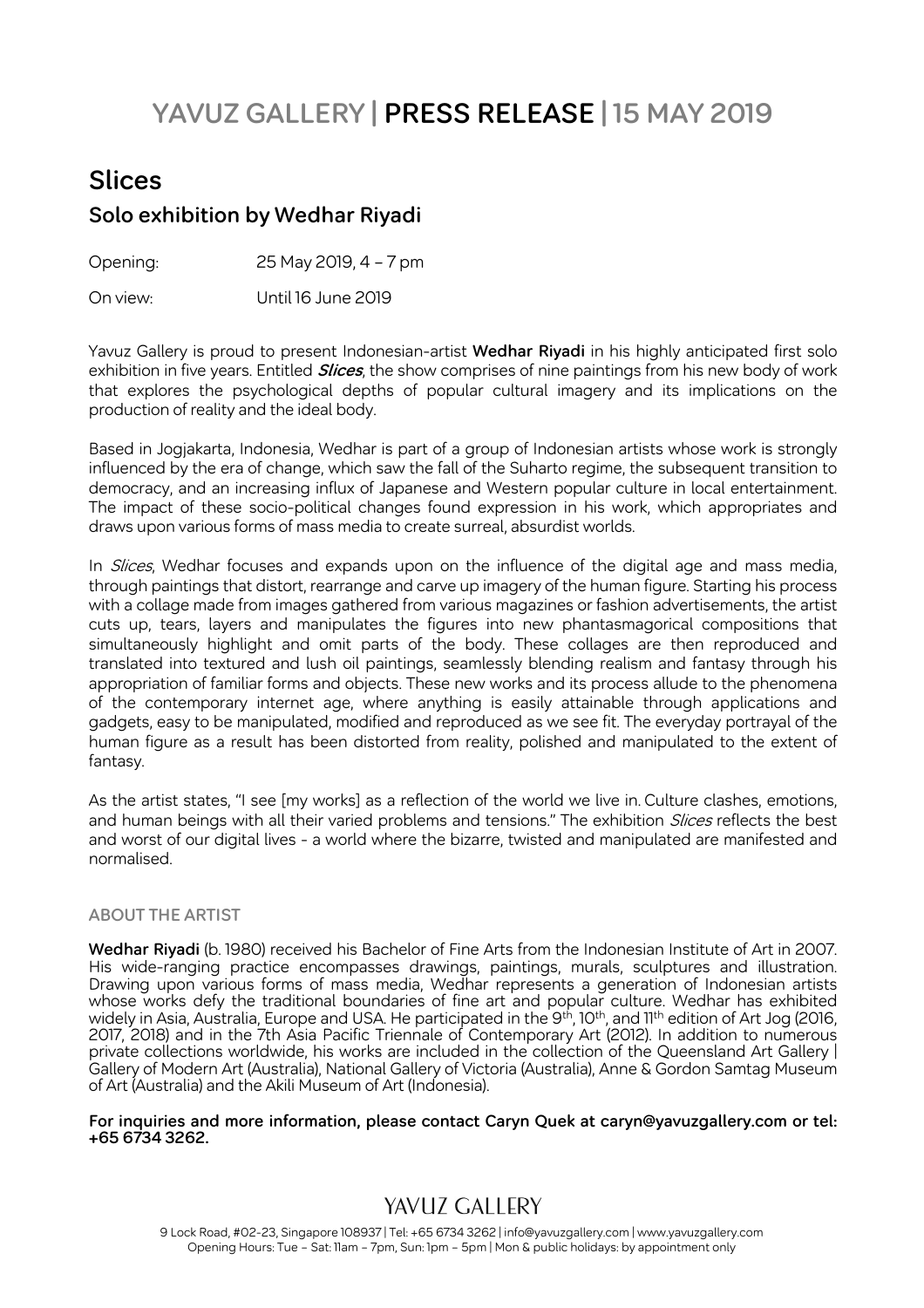#### **Selected Works**



Stack On A Chair #2, 2019, oil on canvas, 200 x 145 cm



Patches, 2019, oil on canvas, 200 x 145 cm

#### YAVUZ GALLERY

9 Lock Road, #02-23, Singapore 108937 | Tel: +65 6734 3262 | info@yavuzgallery.com | www.yavuzgallery.com Opening Hours: Tue – Sat: 11am – 7pm, Sun: 1pm – 5pm | Mon & public holidays: by appointment only